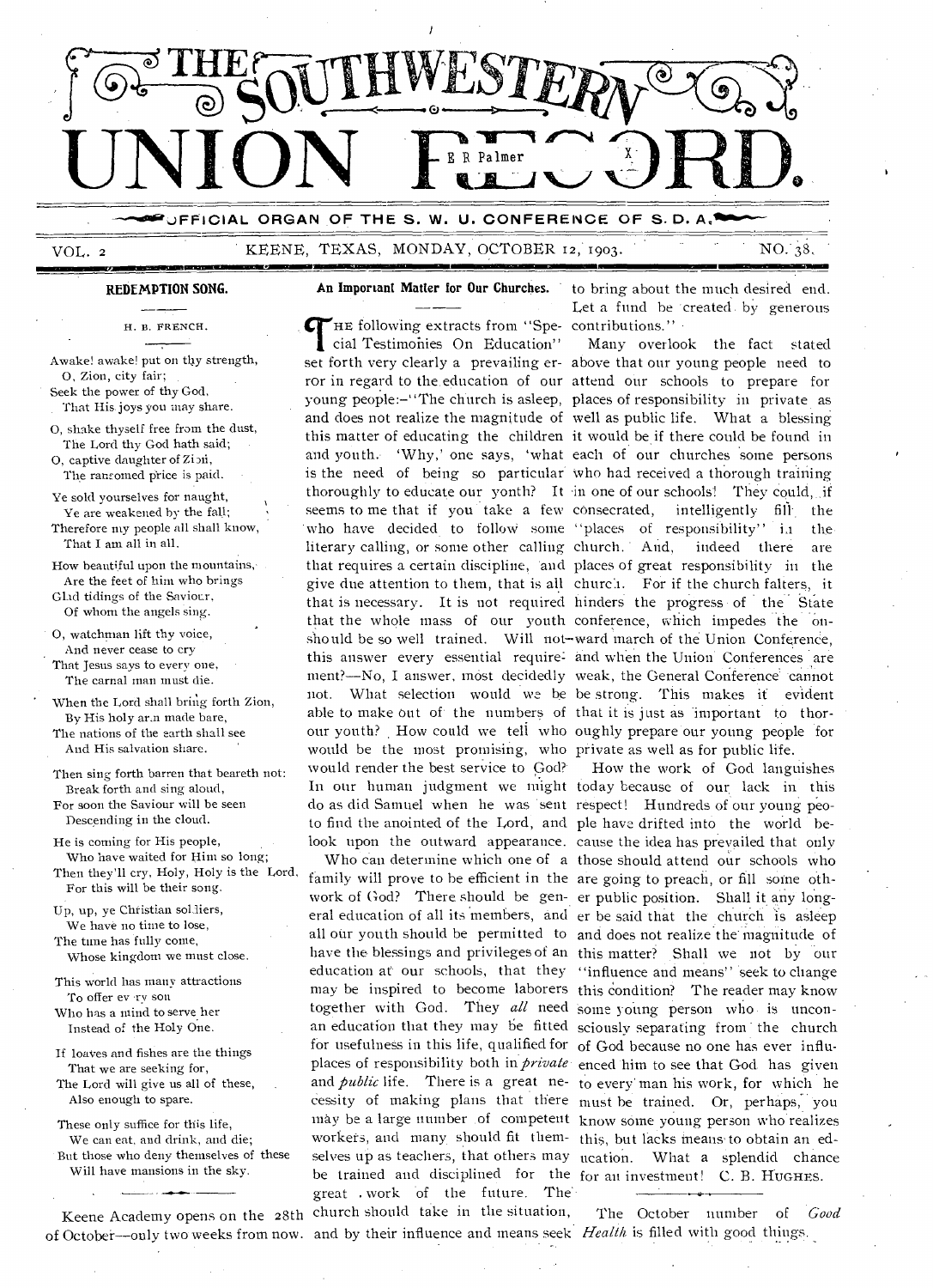#### **A Letter.**

#### *[Continued.] .*

work have some spare time, which brethren and sisters across the sea. a series with envelopes especially offerings. sold books before are selling from fifty Lord," and when we use it or with-ONE of our first considerations was the circulation of our literature. way of loaning out tracts. adapted for that purpose. Many can and cloth.

fields with the books. If you wait as profit thereby ere it is too late. late, you will deeply regret that you ference that this conference is no them were as highly respected as any them yet. Where are they? much better price, and now is the our lives? you are evidently doing till it is too

**Grkansas**  $\ast$  **Department.** ties can never be recalled. This State years ago when it was organized. needs of the hour is my prayer.

many, many are brought into a saving entire State last year our first-day up to our light and privileges. If we hands, many are stought through read-offerings were only \$38.74 and the were, there would not be a dearth of ing the printed page, many who will miscellaneous offerings \$26.56, making means for the support of the work, mg the print of page, many who wind a total of \$65.30 for our conference a lack of laborers to carry on the of 346 members. Now, we are all much needed work, and a lack of cola preacher. We have up-to-date of 346 members. Now, we-are all<br>books to meet every phase of the mes- familiar with the ten-cent-a-week plan sooks to meet every phase of the measurement and some adopted in many states; to scatter the printed pages of truth. to benefit the people if they are al- in fact, all of them, and this plan has lowed to lie on the shelves in the enabled the Mission Board to send out building of the work in this field, but publishing houses and tract societies, laborers more intelligently to distant may we seek to live up to our prayers. publishing houses and tract societies,<br>and surely the Lord will hold us re-<br> $\frac{1}{2}$  fields. Still there is a sad deficiency The Lord has told us that "Faith" sponsible for the light He has given for lack of means. Surely we ought without works is dead." F. E. H. us if we don't make an effort to scat- to be able to save our nickels and ter it. Many of us who cannot de-dimes to the amount of ten cents a vote all our time to the canvassing week to help carry the gospel to our they can utilize with profit, in the Let us prayerfully consider these We have things and come to the front with our books to meet every phase of the mes-<br>books to meet every phase of the mes-<br>maniform with the ten-cent-a-week plan porteurs and canvassers in the field.

We next considered the tithe, which sell the smaller books. The new book, has fallen off considerably during the "Our Paradise Home," contains the past year. What is the tithe ?-- It is truth in a nut shell, and many of our one-tenth of our income. Is it ours? church members who have never We are told that it is "holy unto the to seventy-five a week. It sells for hold it, we are "robbing God." The twenty-five and fifty cents in board Word teaches us that the tithe is for the support of the gospel ministry. At our state camp meeting a dozen We are sadly in need of more workers as he perfers while his cloths are dryhonest hearted souls said they were in this State. Many appeals are com-<br>ing. Before a transient can have a going to start right out in the work, ing to us for preachers to preach the bed he must take one of these baths, putting in full time in the canvassing truth to those who have never heard and if he choses, he can have his field. Nothing has been heard from it, and are anxious to hear. But we cloths fumigated and caried up stairs even lack funds with which to sup-ready for him in the morning. Last sibly they are waiting for our State port the workers already in the field, night there were about ninty who Missionary to come and push them and they only receive living wages. took advantage of this chance to be out. We expected he would be at the What does a lack in the conference rid of vermin, and disease. Many a front to make things go, but he was treasury mean? Such would not be man staggers in so drunk he can obliged to return home on account of the case if all were faithful in paying hardly stand, but comes from the bath illness. The latest report was that he their tithe, or in other words giving a sober man. will not be out this fall. Through back to Him what rightfully belongs the kindness of the Pacific Press, and to Him. Is it not stealing when we dining room where penny lunches are several state conferences, we will soon use the tithe? It is surely taking have some one to take his place; but, what does not belong to us, and also friends, don't wait to be pushed out retarding the progress of the message. in the Master's work. Willing ser- Will the Lord not hold us responsible? get a good meal for from five to fifteen vice is by far the more satisfactory. What account will we have to render cents. Then see what you are losing. The in the day of judgment if we pass cotton crop is better in this State than these things lightly by? Will the man on the upper floors and as night prophecy of Ezekiel 3 be fulfilled in our lives? God forbid. Let us time to go right out in the cotton prayerfully consider these truths and it has been for years, bringing a prophecy of Ezekiel 3 be fulfilled in clerk. You, who sit in your quiet

did not start earlier. Lost opportuni- larger to-day than it was eight or ten

is simply languishing for a revival of What does this signify? To me it the canvassing work. May the Lord has a deep meaning, especially as I burden the hearts of many to the can view the situation from vantage Our second consideration was our ple who are looking for the near com first-day offerings. Just think, for our ing of our Saviour, are not living ground. It means that we, as a peo-

May we not only pray for the up-

#### **Experiences Since Leaving Arkansas.**

HE work here in Chicago is onward. I came here one year ago last May and have spent the time since in the Workingmens' Home with the exception of about five months.

The slums of Chicago are certainly a needy field. When I first came here, I worked in the laundry, where men come and wash their cloths put them in a gas drier, and in a short time they are Connected with this are two. shower baths, where if one choses he can have a hot, warm, or cold bath

From this department I went to the served. A bowl of soup or oat meal is served for a •penny, three slices of bread for a penny etc. A person can

We learned at our recent state con-commen, every-day affair. Many of I have also worked as night watch-Let us homes, have no idea of the things we have to meet here. Men, drunk, cursing, and reeking with filth, are a

[Continued on fifth page.]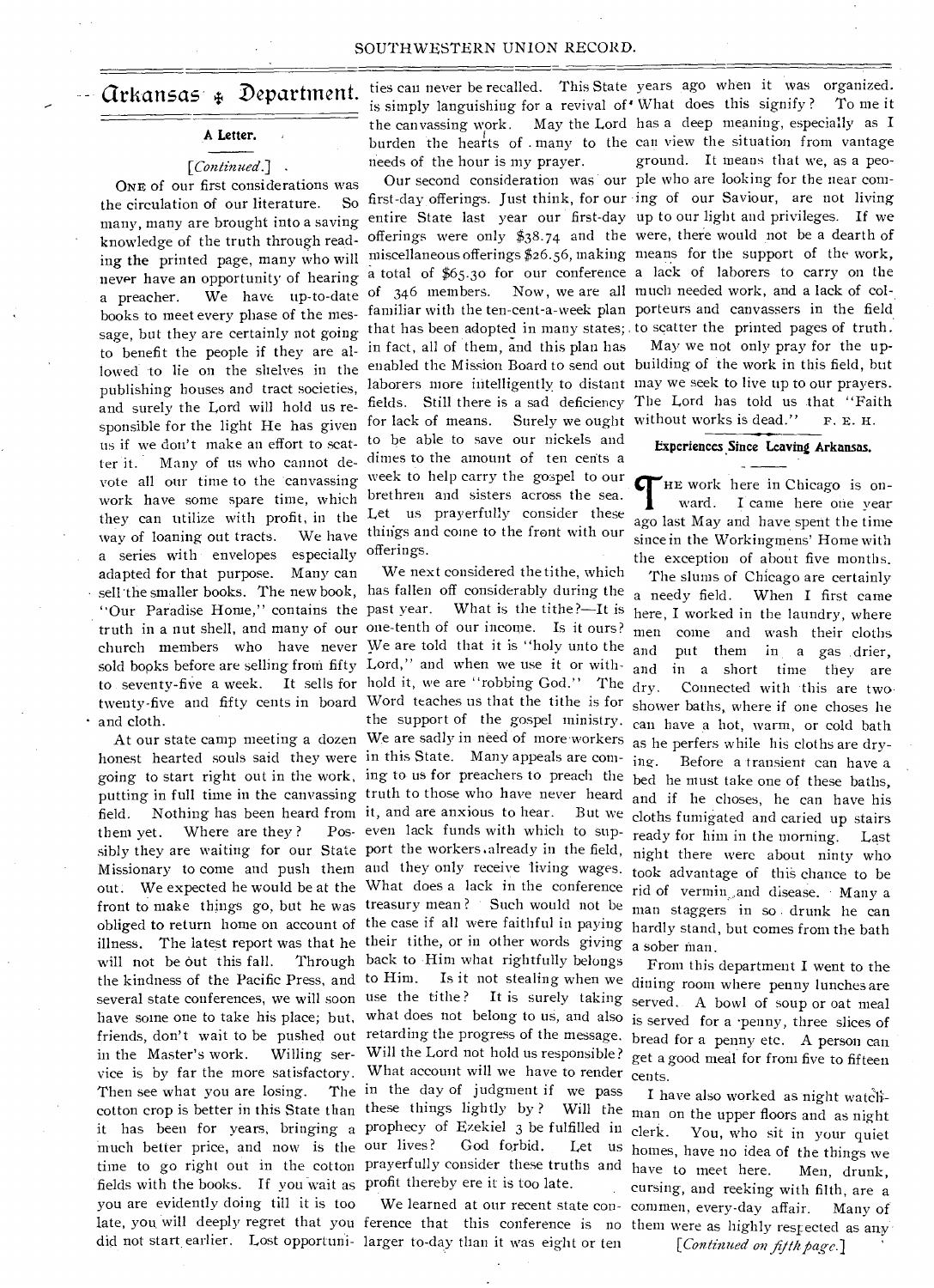#### SOUTHWESTERN UNION RECORD:

### $\div \overline{\mathbb{C}}$ exas Department. $\div$

#### THE FIELD.

BUFFALO GAP.—Since the close of the camp meeting at this place we have been greatly hindered in our work by wet weather. Three times our congregations have been nearly broken up, but we have not failed to hold services under the tent except two nights. Whenever we had less than a dozen hearers we would drop the regular line of study, and take up some practical subject, and some of our hearers have said that those were our best. meetings.

Some of the people have never attended our services at all. Whenever the weather has been good some had to leave town to pick cotton.  $W$ e have had some opposition too, both open and secret. Now that a few honest souls have taken their stand to obey God and keep His' holy Sabbath the opposition is getting more violent.

and that he preferred speaking in a this district, Next Sunday night a Baptist preacher is going to undertake to show that the first day of the week is the Christian Sabbath. We offered him the use of our tent, but he declined, and said that he had been invited to use the Methodist church house.

to our teaching concerning the nature free-will offering to the cause of misand destiny of man, said that he re- sions. message, said that whenever any literature, write letters, and in every man brought up that text, and at- way possible make an effort to lead tempted to apply it to some church men and women to Christ. garded it as black as h-1. And when questioned on the Third Angel's that he set it down as ignorance, gross ignorance—the densest kind of humor.

those who have taken their stand, one he can. is an old man, and said to be the Brethren pray for us.

> N. J. ETHEREDGE. W. M. CUBLEY.

with about forty members. Have ed from a visit to Louisiana. Babylon. The whole country is stir- present facilities. where. Many are inquiring for the over the Sabbath and Sunday, and right way. Surely the Lord is pre- ports the work moving well in his paring the hearts of the people for trict. He will return to his work-tothe truth. While this is true, Satan morrow. little. How bright the doctrine practice what they have learned. DOUGLASS, TEXAS.—The work is still onward here. Last Sabbath a good Sabbath school was organized ordered their supplies and will soon be red, and I have several calls elseis also working. Already he has sent shines when error is placed beside it.

Cherokee county. We had a most eral old students have written that ed to enjoy it so much. Two were ones are looked for. to the interest in Nacogdoches county, family arrived in Keene last. Thursand will finish the work there. Broth- day to connect with Keene Academy. er Brandon leaves me next monday. during the next year. by all. I labor on trusting in Him morning of the youngest child of added to the church. I return today His assistance is greatly appreciated even unto the end."

J. N. SOMMERVILLE.

#### **The Western District.**

Ist. To be honest with God, and The Methodist Pastor, in referring pay your tithes and make a liberal winter in Texas this year.

-2nd. Live right at home.

4th. Take the RECORD and one or more other of our good papers. 5th. Write me a good letter stinking in the nostrils of all intelli- write occasionally—let me know what present try to sell some books hear gent people. He was in no good you want; what you are doing, and their own home. It seems that it what the interest is, (if any) in your should be easy for each one to do  $\mathfrak{R}W$ We are of good courage, and ex- neighborhood. Brethren, the Lord just now, as people here are already pect to continue giving the trumpet has given us a work to do. Let us beginning to order their Christinas; a certain sound until others have all arise and get at it. Let every one books through me. I have sold one; gross ignorance—the densest kind of or more other of our good papers.<br>
ignorance—old stinking ignorance— 5th. Write me a good letter—  $\bigcap$  was urged that each member taken their stand for the truth. Of do something. Let every one do all hundred dollars' worth of "Best

N. J. ETHEREDGE. Buffalo Gap, Sept. 23rd.

#### **LOCAL ITEMS.**

Mrs. J. M. Humphries has return فراغيزيان

•

It is gratifying to hear that the in working order. There are several Sanitarium is receiving all the patronothers about ready to step out of age they can take care of with 'their'

ELDER H. B. French was in Keene

THE Teachers' Institute closes this two of his servants to oppose the week, and the teachers will scatter truth, but their efforts amount to but out for another years work, to put, it is the truth, but their efforts amount to but out for another years work, to put, it is

PROSPECTS seem good for the Acad-I am at the Primrose church in emy when it opens on the 28th. Sev. excellent quarterly meeting; all seem- they are coming again, and many hew es are looked for.<br>Professor H. T. Curtis an

interacións fondada NEWS is received of the death "This" by an. I have on trusting in Him morning of the youngest child of  $\frac{1.354 \text{ Hz}}{1.60 \text{ Hz}}$  who said, "I am with you alway, Brother A. J. Jensen, one  $\frac{0.544 \text{ Hz}}{1.60 \text{ Hz}}$ Texas canvassers, at Clifton, Texas,, The parents will have the sympathy: of their brethren throughout this conference.

AGAIN I appeal to our people in Home, so that it will be in good shapefully REPAIRS are being made on the . for the opening day.  $\mathcal{C} \subset \mathcal{C}$ 

BROTHER Reuben Wright will now stopping a few days at the tarium, while on his way to Houston,

OUR stores are enlarging their.stock, 3rd. Make visits, distribute our for winter trade. Both of them have • fine stocks of goods. ÷

#### **Home Canvassing.**

 $\Delta$   $\sim$ 

wealthiest man in the Gap, and an- estly and faithfully at work in this this week for gift books. The two weattinest man in the Gap, and an-estry and faithfully at work in this this week for gift books. The two<br>other is a bright young man said to place. We expect to remain quite above mentioned almost sell them. be about the poorest man in the place. awnile. There is some interest but selves, and if the publishing house Stories" and "Gospel Primers" this, Myself and fellow workers are earn-summer. I have taken several ordersno developments yet. Pray for us. has any thing else as attractive as, these for say  $$1.00$  or  $$1.50$  it monich

*[Continued on-fourthspage]voissi*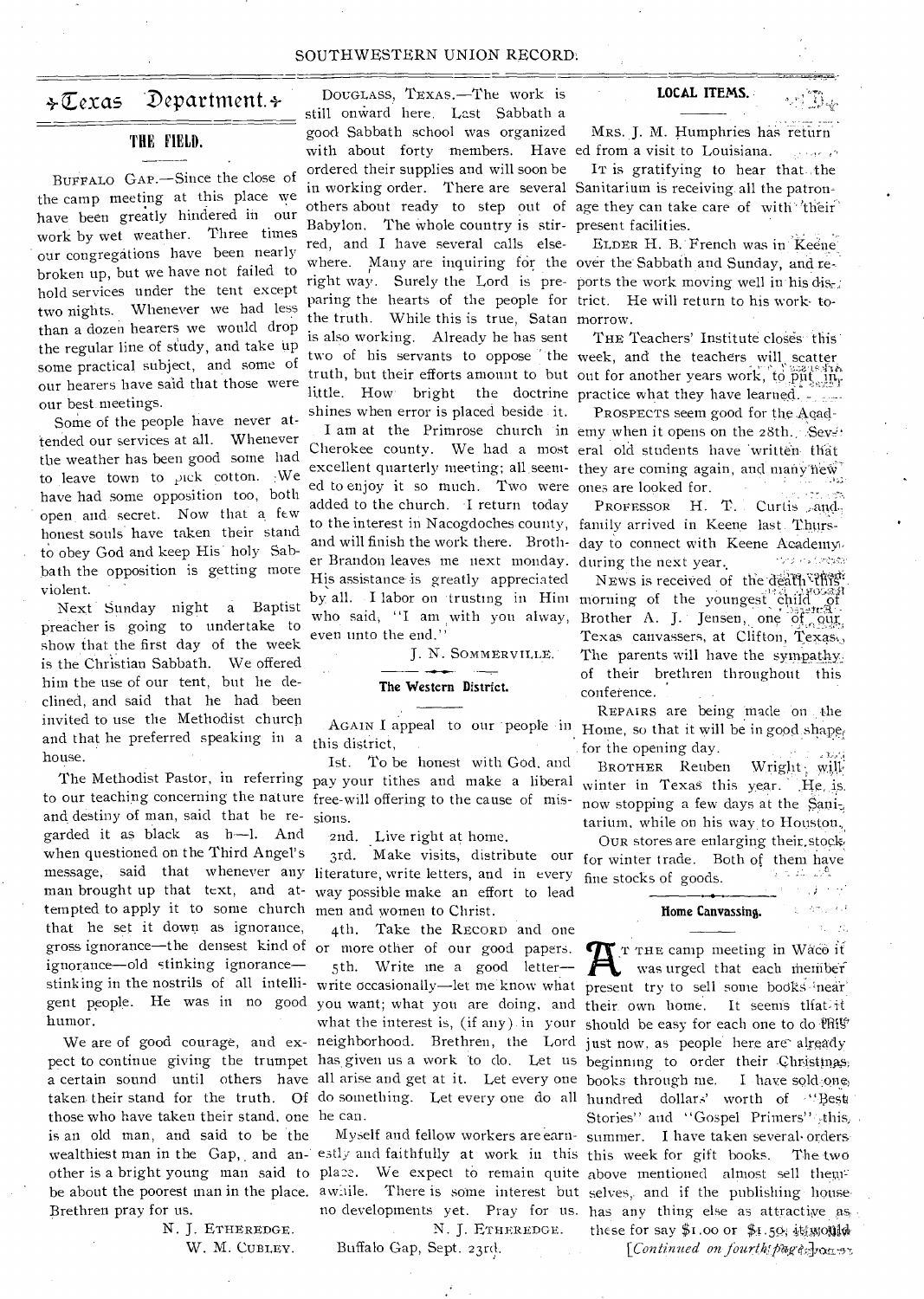#### SOUTHWESTERN UNION RECORD.

## $\div \mathbb{C}$ he  $\div$  Union  $\div$  Record.  $\div$

A WEEKLY JOURNAL Published by the Southwestern Union Conference of the Seventh-day Adventists.

|  | $C. N. WooowARD, - - - - - - - - Editor$ |                       |  |  |  |  |
|--|------------------------------------------|-----------------------|--|--|--|--|
|  |                                          | and Business Manager. |  |  |  |  |

N. P. NELSON, - - - - Associate Editor.

| Subscription Price, per year, $\cdot$ - $\cdot$ \$ .50. |  |  |  |  |  |
|---------------------------------------------------------|--|--|--|--|--|
| Clubs of Ten, one year, $- \cdot - \cdot 450$           |  |  |  |  |  |

AGENTS: Oklahoma Tract Society, Oklahoma City, Oklahoma.

Arkansas Tract Society, Springdale, Arkansas Texas Tract Society, Keene, Texas.

All papers will be discontinued when the time expires, unless promptly renewed.

Subscribers who do not receive their paper regularly should notify the office of publication and not the Tract Society, as the latter papers.

individuals. All business communications should be addressed, and all remittances and money orders made payable to the S. W. U. RECORD, Keene, Johnson County, Texas.

Entered October 24, 1902 at Keene, Texas, assecond-class matter, under Act of Congress of March 3, 1879.

## Notes.

THE New England Conference has been recently divided, the northern part taking the name of the Central New England Conference, and the remainder, comprising the states of Rhode Island and Connecticut, is now know as the Southern New England Conference.

AT the recent meeting of the Caroto prevail that because of the natural situation of the two states, both North and Sduth Carolina should be organized into Conferences, which will likely be done at the next meeting of the Southern Union Conference.

THE *Central Advance* says:—"We are informed that Brother B. R. Nordyke, of the Pacific Press Branch, at Kansas City, Missouri, has been called to connect with the publishing work at Oakland, California, and that Brother James Cochran, of Kansas meeting held in Texas this year. If City, who for many years has been our brethren and sisters in Texas secretary of the Missouri Tract Soci-could see the eagerness with which will take the place made vacant by the home State, they would perhaps have tried those. Mrs. I. T. REYNOLDS. re noval of Brother Nordyke.

Co. have just issued a new edition of there. "Daniel and Revelation," and can binding at 25 cents each.

#### **Our Travels with the "Signs."**

are not responsible for the mailing of the selling the papers. We have now . Money, or letters, should not be sent to hope to see someone in the kingdom E FIRST went to Fort Worth, and from there to Dallas, and from thence to Galveston, Houston, San Antonio, and to Austin, where this writing finds us. We have sold many *Signs* in each of the above places. We had some sea baths, and enjoyed many trips on the cars, and also on an electric yacht, but especially have we all enjoyed visiting the state house, but all of these are not to be compared with the joy of the work of sold several thousand *Signs,* and we through the reading of them.

Little boys and girls ought to be earnest labor put forth. out every vacation selling them by the thousands. We orphans are learning how to do the Lord's work and other business of usefulness. Papas and mammas ought to urge their children **to** become canvassers and thus work for the Lord. LAURA COREY.

hours, and **I** sold in Waco 126 papers Lord gives us to do. in about four hours. To the Lord we give all the praise.

MINERVA HARPER.

## **FROM MEXICO.**

I read the reports of the good camp T has afforded us untold pleasure to something of an idea of the interest

The Review & Herald Publishing we have in the progress of the work

also supply the separate volumes of Texas take on a new impetus. With "Daniel" and "Revelation" in paper such an able and experienced man as I look forward to see the work in Brother Nelson as president of the Conference; then with Professor Hughes at the head of the educational work, and with such an enterprising and capable physician as Dr. Haskell at. the head of our medical work; also Brother Eastman at the head of tha canvassing work, and with your State divided as it is, and under the direction of such able leaders as Elders Hopkins, French, Field and Etheredge; with such a strong and well qualified corp of leaders, working in perfect harmony, under the direction of the Spirit of God, I do not see how their labors can help being crowned with success. I truly believe that when camp meeting time comes next year it will be seen that many souls have been garnered in as the result of

lina Conference the sentiment seemed lead some of those intelligent men to that we there meet with you, for SEPTEMBER 22, I had the privilege zeal according to knowledge, I am 'of selling the *Signs* to the ex-Gov-sure the work would soon close, and ernor Hogg, and also Governor Lan-we hear the "well done good and ham. I. shook hands with the latter faithful servant; enter into the joy of gentleman, and found him very pleas-thy Lord." Oh ! how we long and ant. Yesterday the Lord permitted pray that the time may soon come. me to sell nearly fifty copies of the While many miles separate us from *Signs* to the employees in the Capitol. our brethren and sisters, still when we We hope you will pray the Lord to come before the throne of grace, we feel embrace the truth through the reading there we remember you, and the work of our much beloved pioneer paper. in that great state; and we feel sure I also sold 113 copies in Corpus that you remember us in your prayer. Christi in about three and one-half Oh ! let us be faithful in whatever the With such an encouraging outlook as this I feel sure that it will inspire our brethren and sisters to be more faithful in.the payment of tithes and offerings than they have ever been, so the work may not be hindered for lack of means. If we will all work willingly., and harmoniously, with a

A. G. BODWELL.

#### *[Continued from third page.]*

secretary of the mission reflect Social See the eagerness with which Some may be able to sell the larger ety, and treasurer of the conference, we scan every line that is from our books for this purpose. but I have not certainly sell at present. So far **I**  have not found anything, but think perhaps the "Marvel of Nations" might sell to some. Books must be especially attractively gotten up for Christmas books. There may or may not be good doctrine in them, but attractive they must be for the masses.<br>Some may be able to sell the larger books for this purpose, but I have not

Marshall', Texas.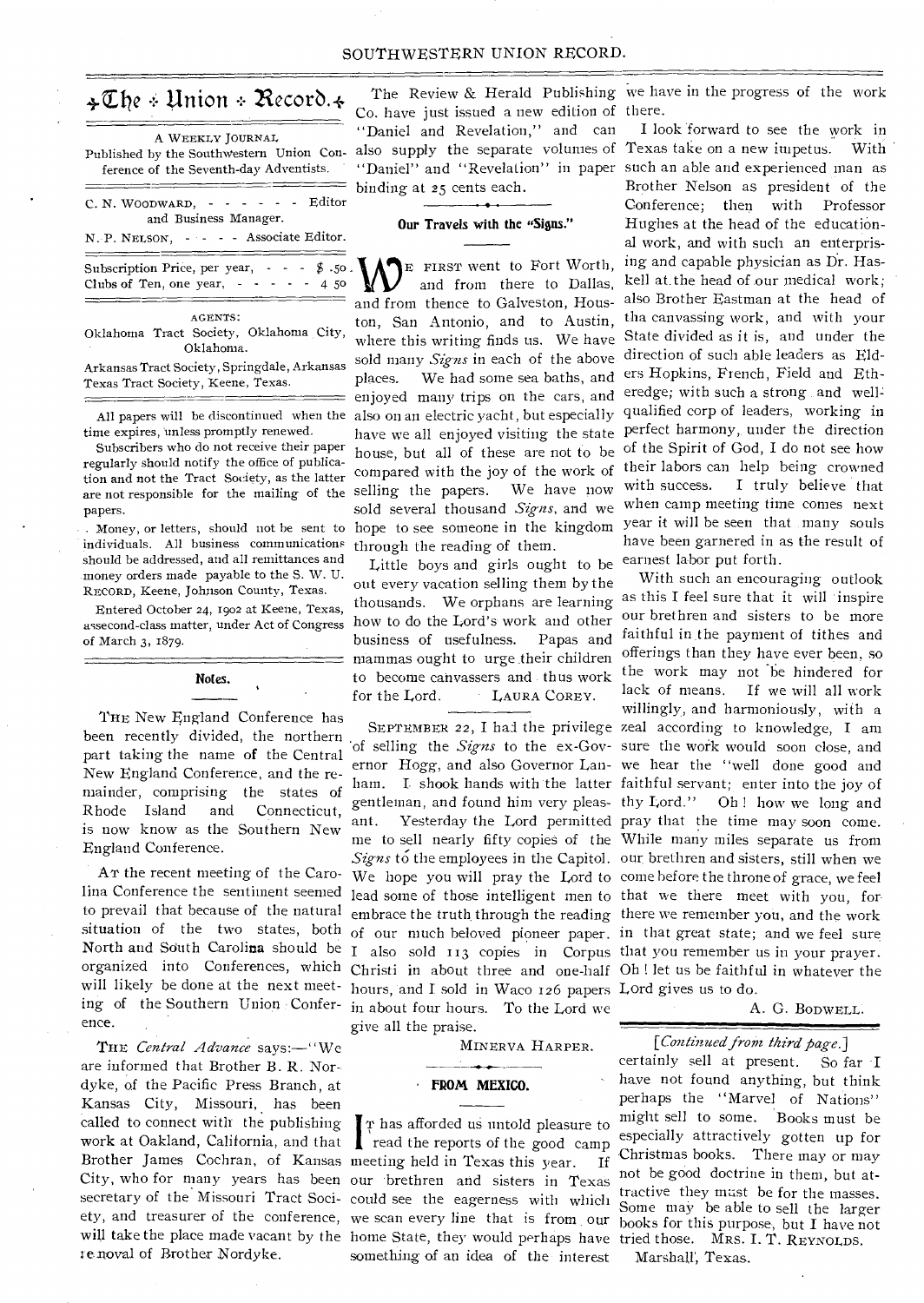## Oklahoma & Department.

#### FIELD REPORTS.

PERRY.—We closed our tent meeting here Sunday night, September 27. We will follow up the interest a few days and hold meetings in our church building. Although there have been many hinderances, we feel that the tent effort at this place has accomplished much good. Last Sabbath was a glorious Sabbath for the Perry church. Four dear souls who have known the truth for some time expressed their desire to unite with God's remnant people. They were received into the church with much rejoicing. One lady kept last Sabbath, and we look for others to begin to keep all the commandments next Sabbath.

The brethren here are of good courage. They have decided to have a church school, to begin soon. member the work here when you pray.

J. R. BAGBY. F. H. CONWAY.

# The Glorious Soon Coming Kingdom.

MATTIE A. PRICE.

*[Concluded.]* - THE saints of God shall soon see the King in whose law they delight. The kingdom of God is at hand. "They shall speak of the glory of thy to make known to the sons of  $\mathcal{L}_{\text{mean}}$  Tract Society. T. J. EAGLE, His mighty acts, and the glorious majesty of His kingdom. Thy kingdom is an everlasting kingdom, and Thy dominion endureth throughout all generations." Psalm 145:11-13. All earthly kingdoms are ready to crumble to dust, and shall be blown away like the chaff of the summer's thrashing floor, and their place shall be found no more, but in stead will be the glorious kingdom of God.

#### ITEMS OF INTEREST.

PROFESSOR Hughes is now visiting of education.

ELDER Field was with the church buried with Christ in baptism.

office next week.. He has been spending a few days in the western part of the territory. Next Sabbath he will to let you know how the Lord is blesbe with the Gage church.

#### **NOTICE-**

ment of Bibles, so have a good week, and I had to walk so I could number of Bagster's No. 8701 with not get around much, but I think it and without thum index, also No. was the Lord's will. I hope to do now also two numbers of Cambridge's courage, and enjoy the canvassing Bibles, viz. No. 191, which is a small work better than I though I would pocket Bible and sells for  $$1.15$ ; and for it is a good experience for me.  $8635$ , which is a very neat Bible Pray that I may have success in this weighing about 11 oz., size  $7x5x\frac{3}{4}$  work." WE have just received a new ship- $8301, 8649, and No. 194.$ inches, and sells for \$1.65.

Send your orders to the

OKLAHOMA TRACT SOCIETY.

## NOTICE.

ALE tithes and .donations of.every, nature should be sent to and made prayer, "Come Lord Jesus, come payable to the Tract Society, and not quickly." the Sabbath School Secretary.

plies should be sent to the State ten and fifteen cents per night. The Tract Society, and not to the Sabbath Dispensary is soon to be opened again, School Secretary as she is not connected wtih the dffice and cannot fill your orders.  $\Delta_{\rm{A}}$ ng isab

When sending in tithes and donations of any nature, please state to avoid mistakes.  $\frac{1}{2}$  .

kingdom, and shall talk of thy power, you will greatly oblige the Oklahoma  $S$ *ecretary*.  $\sim -5$ 

## $\Box$   $\rightarrow$  From the Canvassers.  $\Box$

the churches in Oklahoma in behalf people and stir them up that they church, but it is financially weak. at Oklahoma' City last Sabbath and everywhere, and may these blessed not know, when an- outsider came for-Sabbath. On Sunday one soul was may see that there is a reality in re- to the Arkansas Seventh-day Advent-ROV STOOPS.— I am still canvas-looked forward to, and its contents<br>sing in Indian Territory and having read with pleasure. The Arkansas good-success. The Lord is blessing Department is first looked for as I me greatly. I have taken thirty-three long to see the work come up in that the Lord will bless us if we let Him. determined not to let loose; but praise here in Indian Territory to carry the there. 'gospel to this people. Some of the ligion, and go to work in this cause, ist conference on conditions that a

ELDER Haffner is expected at the . and hasten.the Lord's. coming."

NEWBORN SCOTT.-"I will write sing me. His presence is with me all the.time, and I have had good success in the work. I have' only taken \$8.50 worth of orders for `Great Controvery,' but it has been a bad, rainy We have better next week. I am of good

#### *[Conlinuedfrom second page.]*

y*e*t its, some highly educated,- yet drink: drink- and its kindred evils have done their awful work. When I stop to think, my soul feels to groan this

All orders for Sabbath School sup- about 225, where a man can lodge for what church it should be credited and porting even in this city. Is it 'any By heeding the above suggestions work must be done in the cities at The Home has sleeping places for where free treatment and needed advice can be had by those unable to<br>pay for it. There is only this one There is only this one. workingmens' home in this city, and many more might be made self-Supwonder that God tells us that the once.

Roy. STOOPS.—"I am still canvas- looked forward to, and its contents worth of orders this week more needy field. Much has been although it has been very rainy, but done there, yet some way Satan seems One hundred canvassers are needed God the truth is gaining ground During the five months that •I was away from the Hoine I passed through Oklahoma City, where \_I...subscribed for the RECORD, and let me say here that its weekly visits are eagerly

Sunday. A good meeting was enjoyed books arouse the people that they ward, and deeded four acres of land people seem very anxious to get the dian Territory, then to Black Rock, book. Oh, may the Lord bless His Arkansas. At Black Rock is a small may see the necessity of working for, The,mi mbers were planning to build Him. May the Lord bless the work a church house, but where, they did From Oklahonia City I went to In-

# shown leads